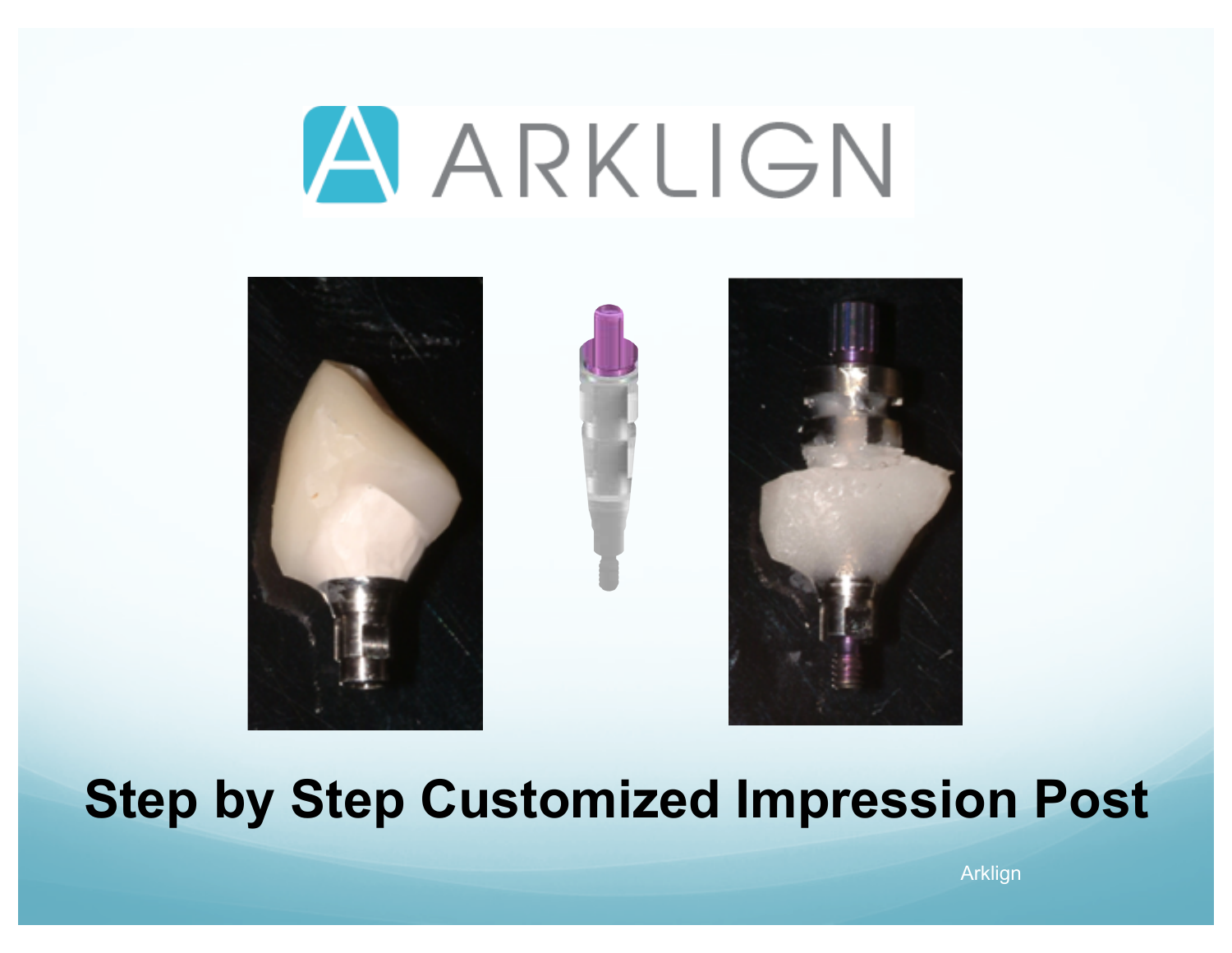

The emergence profile has been developed by the temporary abutment and crown, you will now want to capture this same emergence profile when taking a final impression.

Stock impression post is round, and can be customized to capture soft tissue emergence profile.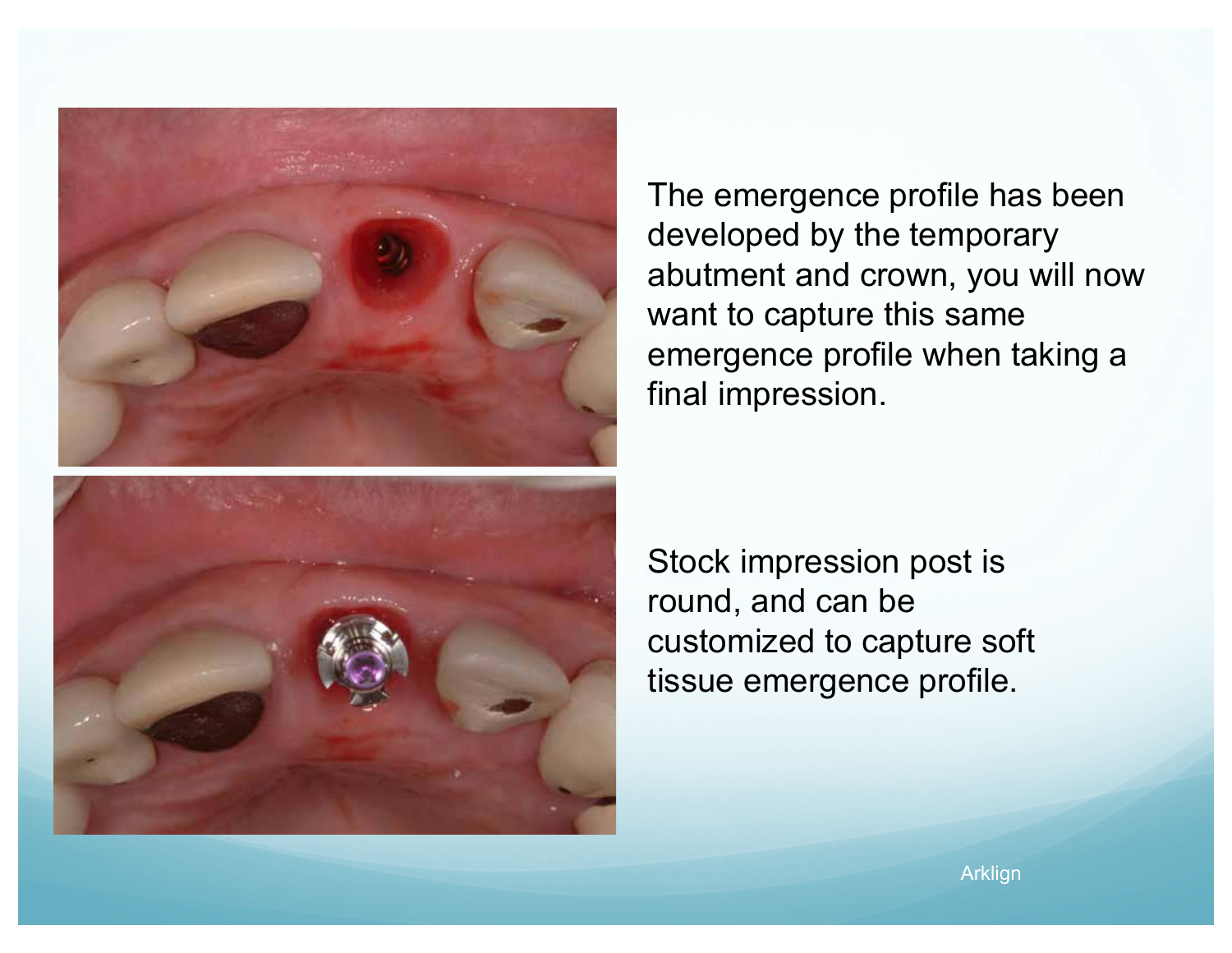

Connect temporary abutment and temporary crown to analog.



Embed temporary abutment, temporary crown, and analog into bite registration material (e.g., Blu-Moose®). Once material sets, remove temporary and abutment.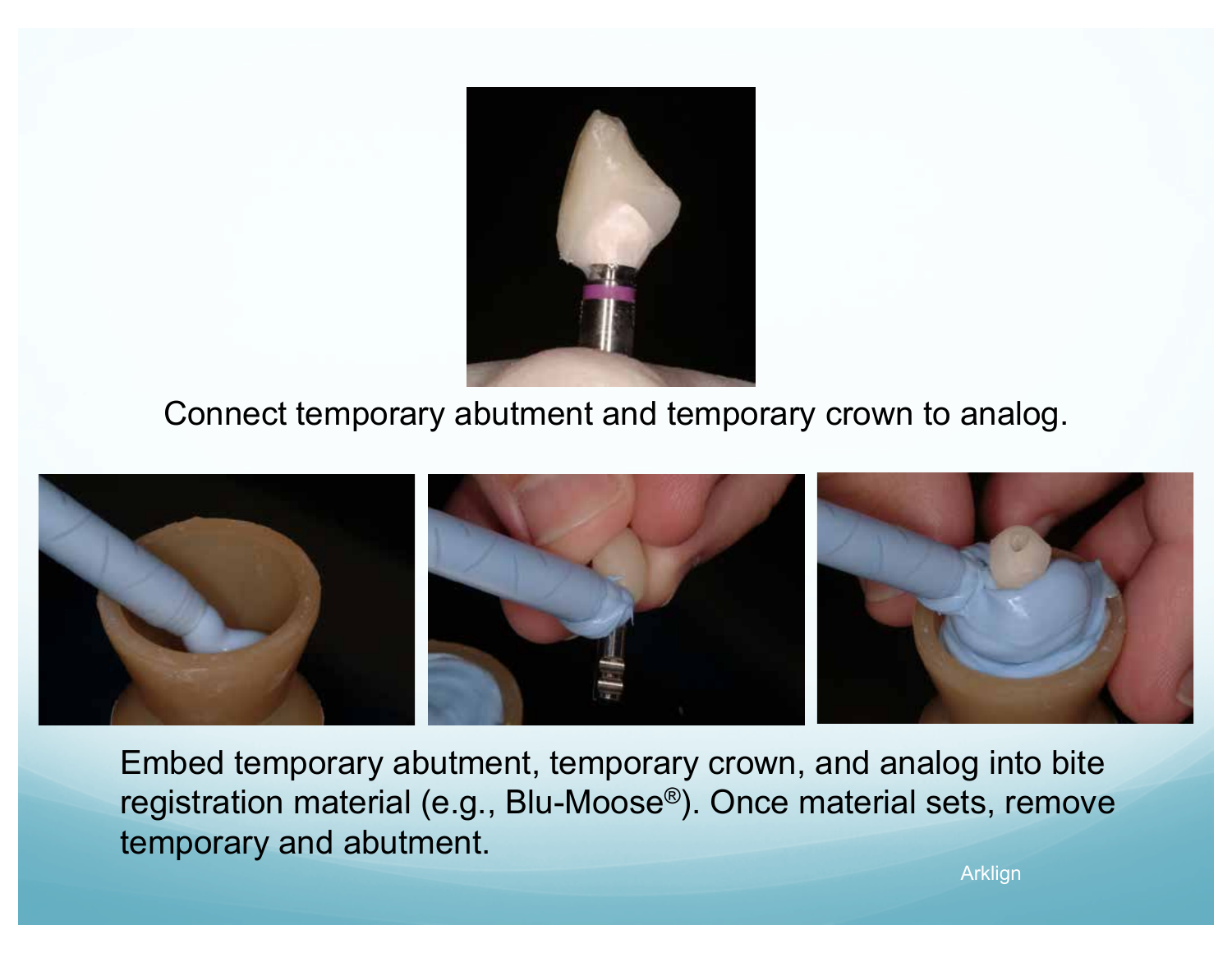

Notice the transfer of the shape of the temporary into the material.



Remove temporary crown. Mark the buccal position for orientation.

Place impression coping on analog in bite registration material.



Fill the void between bite registration material and impression post with cold cure or auto-polymerizing rapid cure temporary material. Arklign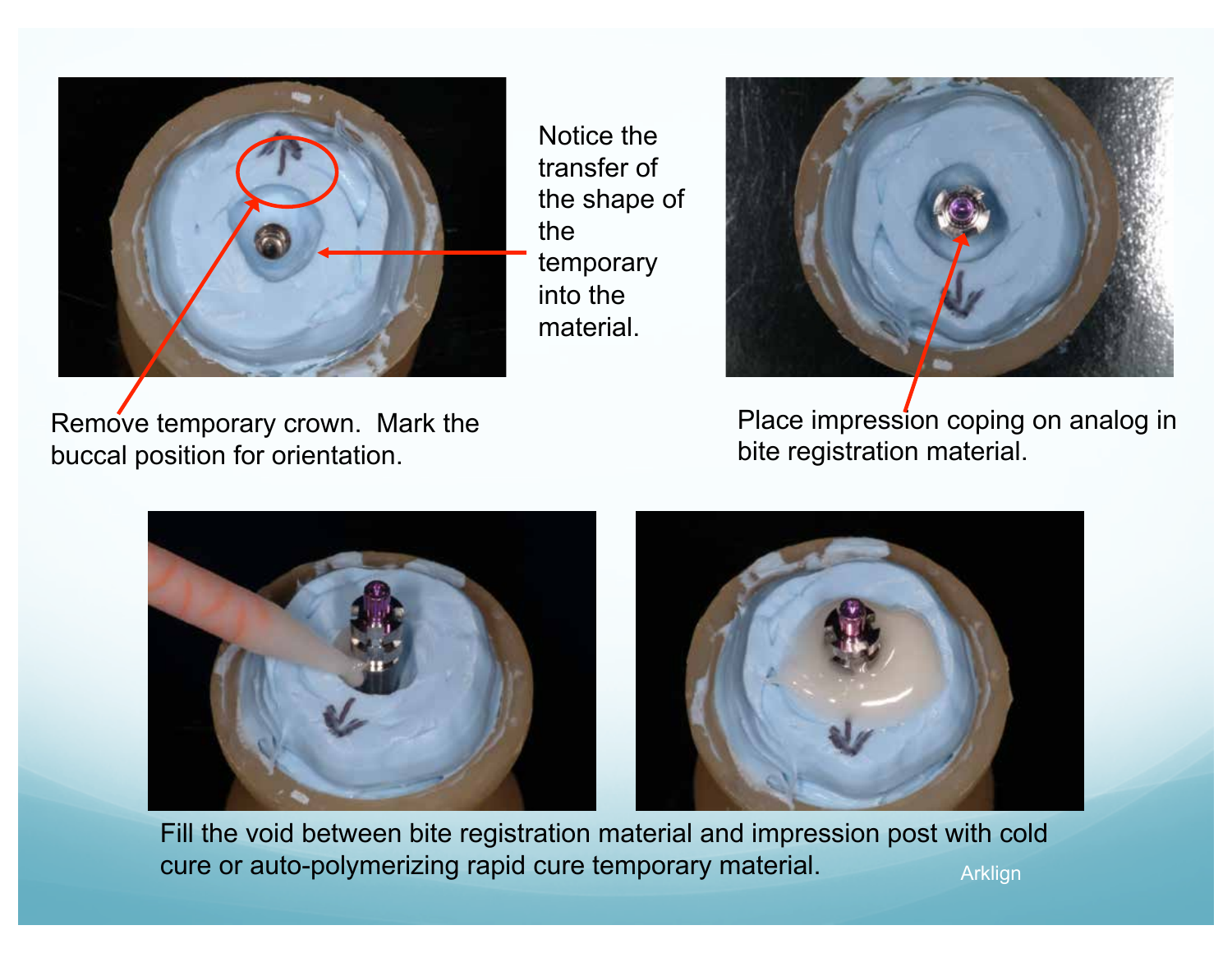

Once acrylic cures, unscrew impression post, trim excess material, fill voids and polish.



Notice the matching emergence profile of the temporary abutment and impression post.